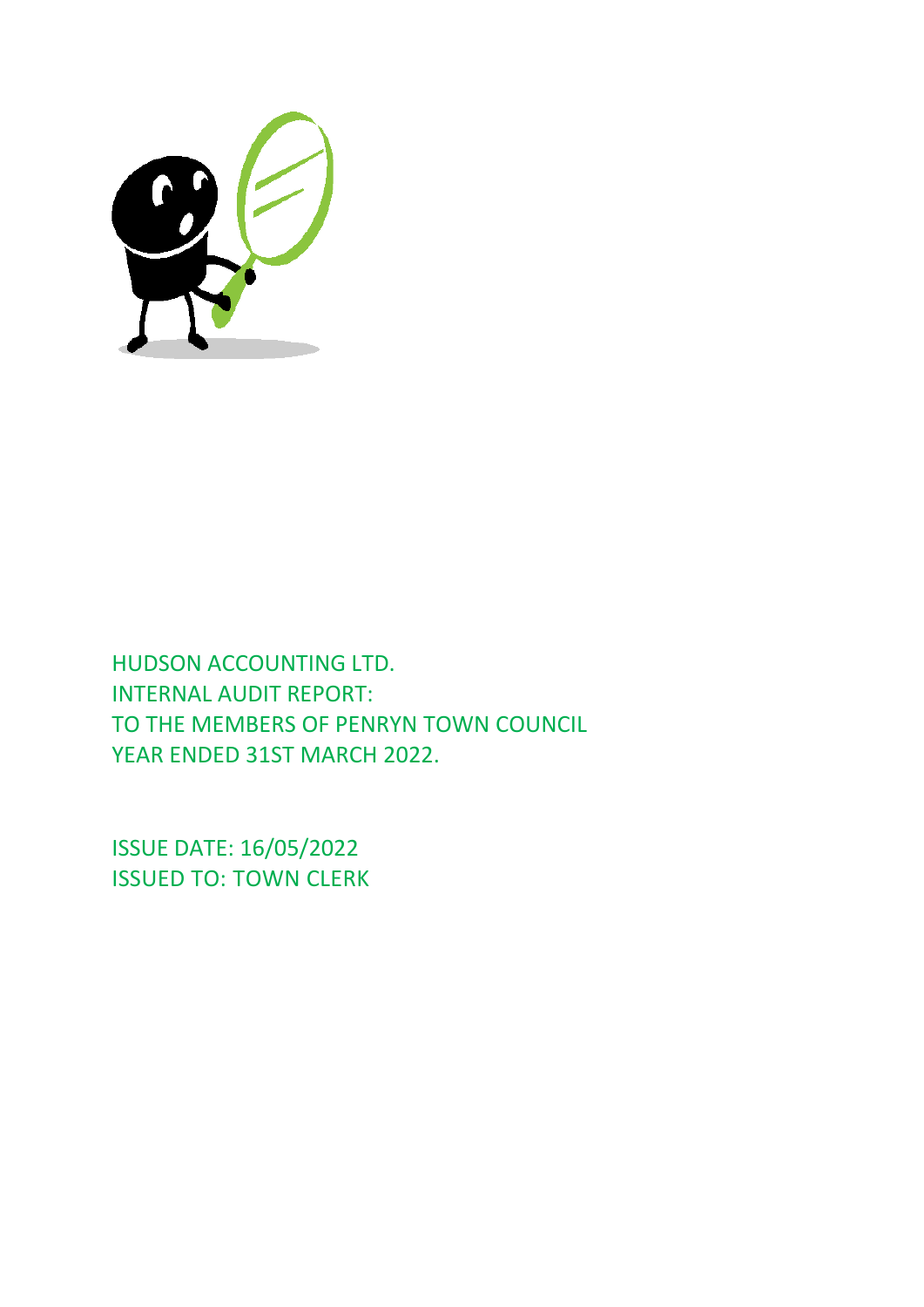## **INTRODUCTION:**

Internal auditing is an independent, objective assurance activity designed to improve an organisation's operations. It helps an organisation accomplish its objectives by bringing a systematic, disciplined approach to evaluate and improve the effectiveness of risk management, control, and governance processes.

## **Scope:**

The scope of the audit covers, as a minimum, the areas included in the Internal Audit Report contained in the Annual Governance & Accountability Return.

## A**pproach:**

Audit work is carried out in line with the Chartered Institute of Public Finance and Accountancy's Internal Audit Standards and guidance issued by the National Association of Local Councils.

Where applicable we have included reference to 'proper practice' and the associated guidance as laid out in 'Governance & Accountability for Smaller Authorities in England' which is applicable to financial years from 1st April 2021.

Selective testing was carried out and the relevant policies, procedures and controls were reviewed.

## **GENERAL COMMENTS:**

We would like to thank the staff for their assistance and co-operation during the audit.

The matters raised in this report are only those which came to our attention during our internal audit work and are not necessarily a comprehensive statement of all the weaknesses that exist, or of all the improvements that may be required.

It should be noted that assurance can never be absolute. The most that the internal audit service can provide is a reasonable assurance that there are no major weaknesses in risk management, governance, and control processes. The audit does not guarantee that the accounting records are free from fraud or error.

## *The review undertaken obtained a level of assurance which has allowed us to complete the Internal Audit Report element of the Annual Governance & Accountability Return with no qualifications, thus in all significant respects, the control objectives were being achieved throughout the financial year to a standard adequate to meet the needs of the Council.*

We have provided a table of audit recommendations that allow for the Council's response which can be used as an ongoing monitoring tool. We would be grateful if, in due course, it is completed and returned to us.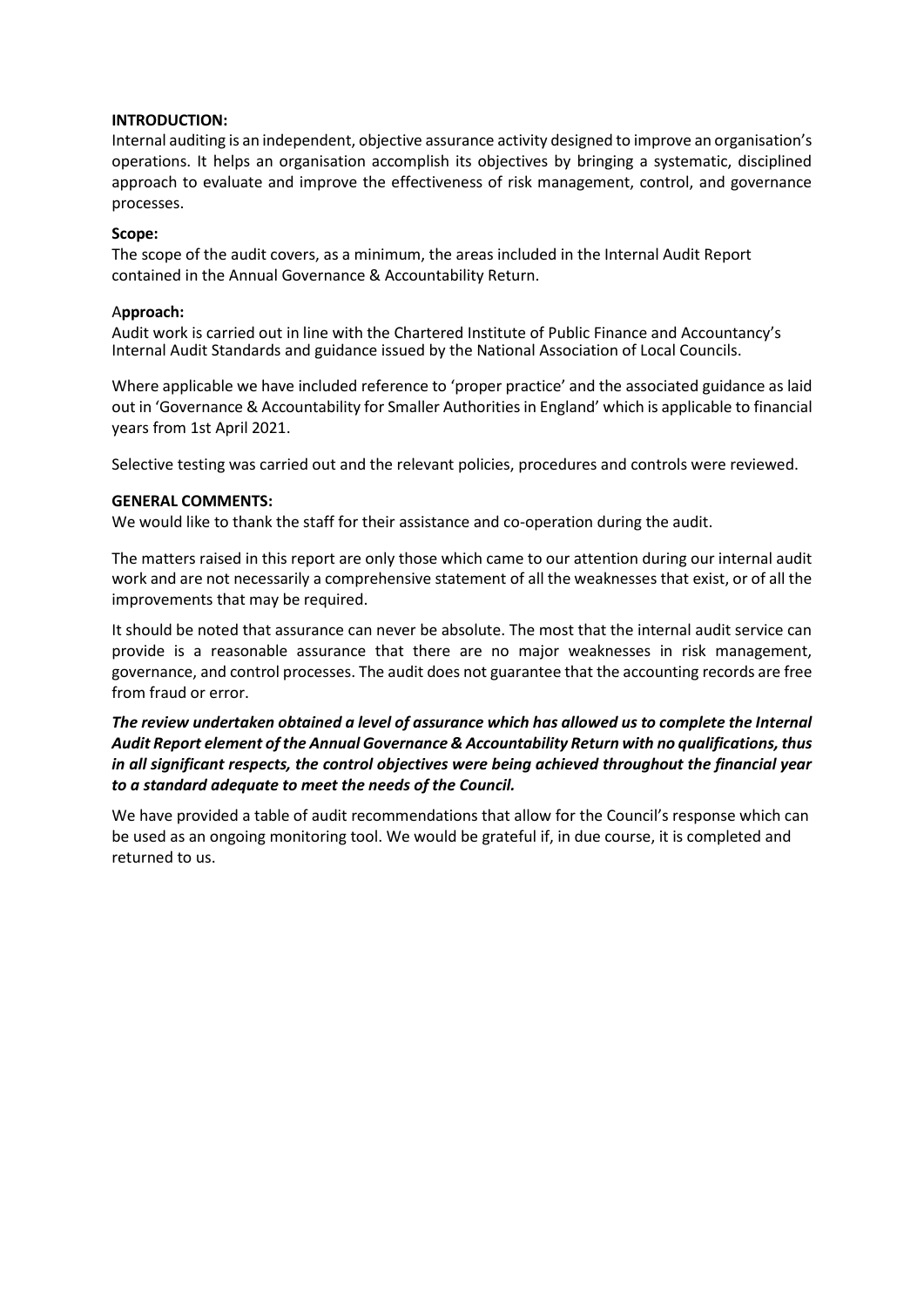## **AUDIT COMMENTARY:**

Items in **bold text** within the body of the report represent our findings in respect of the application of controls, text in *italics* represent suggested actions that fall short of being a formal recommendation or do not necessarily pertain to the application of internal controls.

#### **Previous Recommendations**

**The current position in respect of previous recommendations is contained in the attached Internal Audit Response Record.**

#### **Accounting Records**

**The accounts have been properly maintained throughout the year.**

#### **Payments**

A sample of payments was tested to establish whether the spending decision, procurement process, certification and approval for payment were in line with Financial Regulations as well as ensuring that payments were supported by invoices, VAT was correctly accounted for, and payment controls were applied.

*Payment*

**Further testing of payments made revealed no issues to report.**

*Grants*

**All grants awarded in the year were checked to Member approvals in the Minutes; all were in accord.**

### **Risk**

## *Risk Assessment*

**The risk assessment was further reviewed in February 2022 and the effectiveness of internal controls was assessed.**

#### *Insurance*

**The Fidelity Guarantee remains adequate at £500K.**

#### **Budgets**

#### *Setting*

**The budget and precept were properly approved by Council in January 2022 following a robust process.**

#### *Monitoring*

**Budget monitoring reports are taken to each Council meeting.**

#### *Adequacy of Reserves*

**After allowing for earmarked reserves of £98,594 the general reserve stands at £183,555; equating to 59% of gross expenditure which is within generally accepted parameters.**

#### **Income**

Systems were tested to ensure that suitable controls are in place to ensure that all income is received in a timely manner, that charges are correctly applied and that any cash received is promptly receipted and banked.

*Burials* **Burial income has been correctly charged and all relevant paperwork retained an/or issued.**

#### *Library*

**Receipts are issued and most income is for photocopying; VAT is properly accounted for.**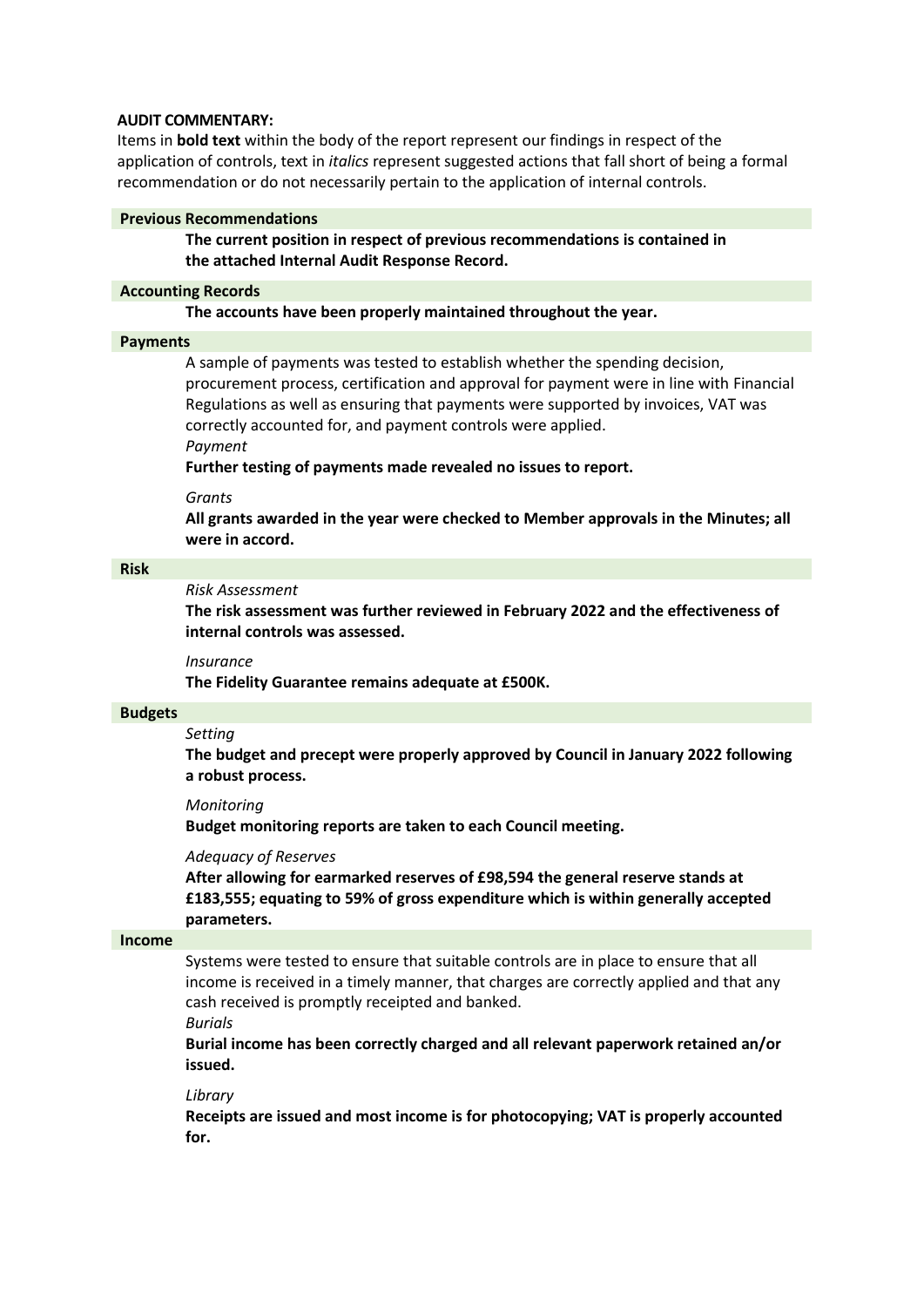*VAT*

**VAT claims for the year have been submitted and the accounts accurately reflect the debtor in respect of the year-end claim.**

## **Petty Cash**

**Petty cash is sparingly used and is adequately controlled.**

#### **Assets**

**The asset register was updated for acquisitions and disposals during the year and the total value of assets held was accurately disclosed in the AGAR.**

#### **Payroll**

## *New Starters*

**A new starter is being paid in accordance with the job offer made – a contract will be issued subject to completion of a probationary period.**

#### *Pay award*

**The national pay award and back-pay calculations have been accurately implemented.**

#### **Bank Reconciliation**

**Monthly bank reconciliations have been undertaken in a timely manner throughout the year and have been reported to Members.**

**The year-end bank reconciliation was found to be accurate; there were no 'balancing entries or old unpresented payments.**

#### **Accounting Statements**

**The Accounts were produced on an income and expenditure basis and were in accord with underlying records.**

**Debtors and creditors were properly disclosed.**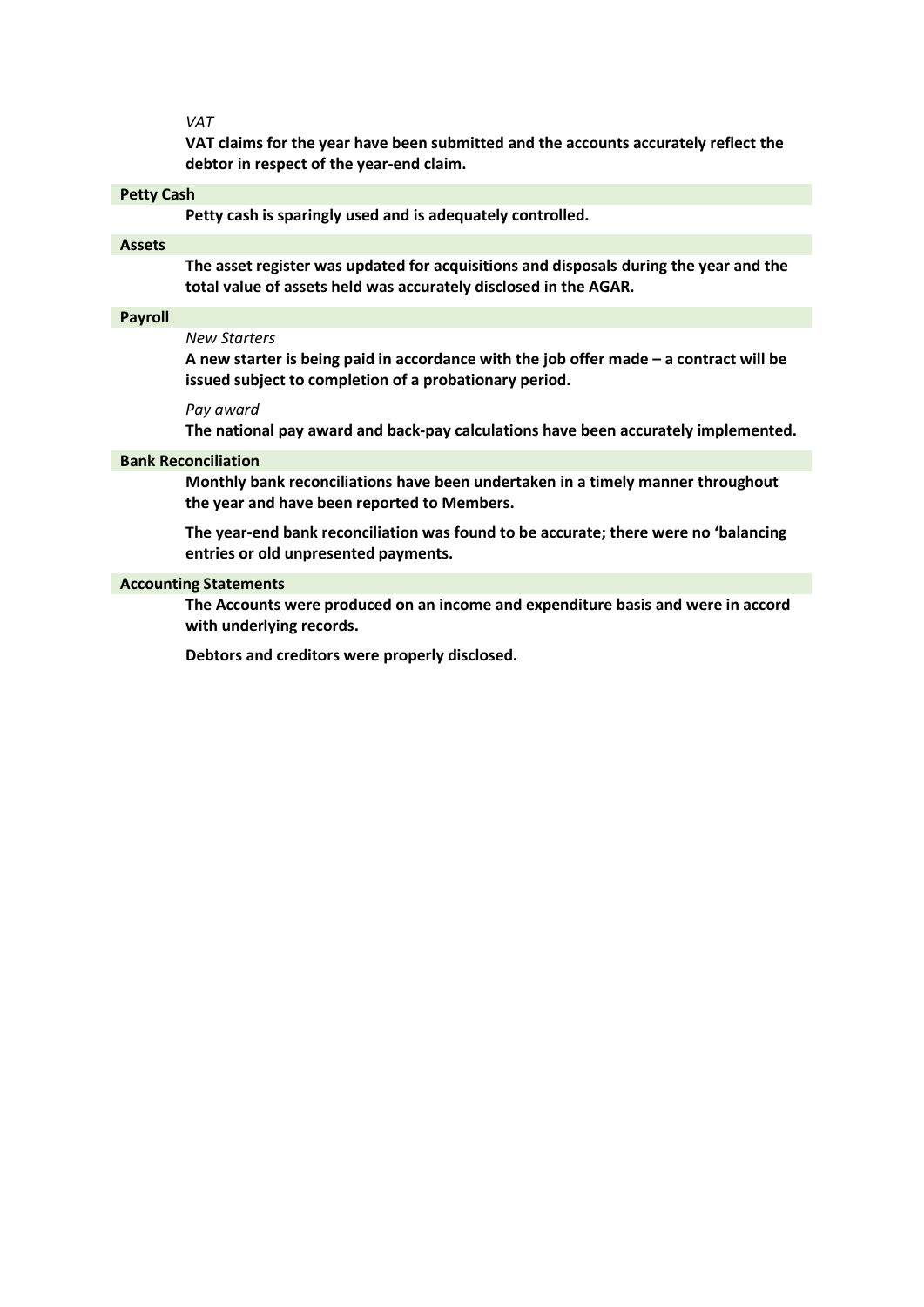| No. | Recommendation                                                                                                                       | <b>Management Response</b>                                                          | <b>Timescale</b>                 | <b>Audit Follow Up</b>                                                                                                                                                                                                                                                                                                                                              |  |  |  |  |  |  |
|-----|--------------------------------------------------------------------------------------------------------------------------------------|-------------------------------------------------------------------------------------|----------------------------------|---------------------------------------------------------------------------------------------------------------------------------------------------------------------------------------------------------------------------------------------------------------------------------------------------------------------------------------------------------------------|--|--|--|--|--|--|
|     | FINAL REPORT 2016/17                                                                                                                 |                                                                                     |                                  |                                                                                                                                                                                                                                                                                                                                                                     |  |  |  |  |  |  |
|     | Full compliance with the<br>Transparency Code is achieved a<br>soon as possible and the broken<br>links on the website are repaired. | Website updated to include a separate page for<br>the transparency code information | Finance<br>Officer/Town<br>Clerk | In addition to tenders details of any<br>contract, commissioned activity,<br>purchase order, framework agreement<br>and any other legally enforceable<br>agreement that exceeds £5,000 must<br>be published quarterly. We would<br>suggest that 'Nil' returns should also<br>be published if no such activity has<br>taken place - Information on website<br>closed |  |  |  |  |  |  |